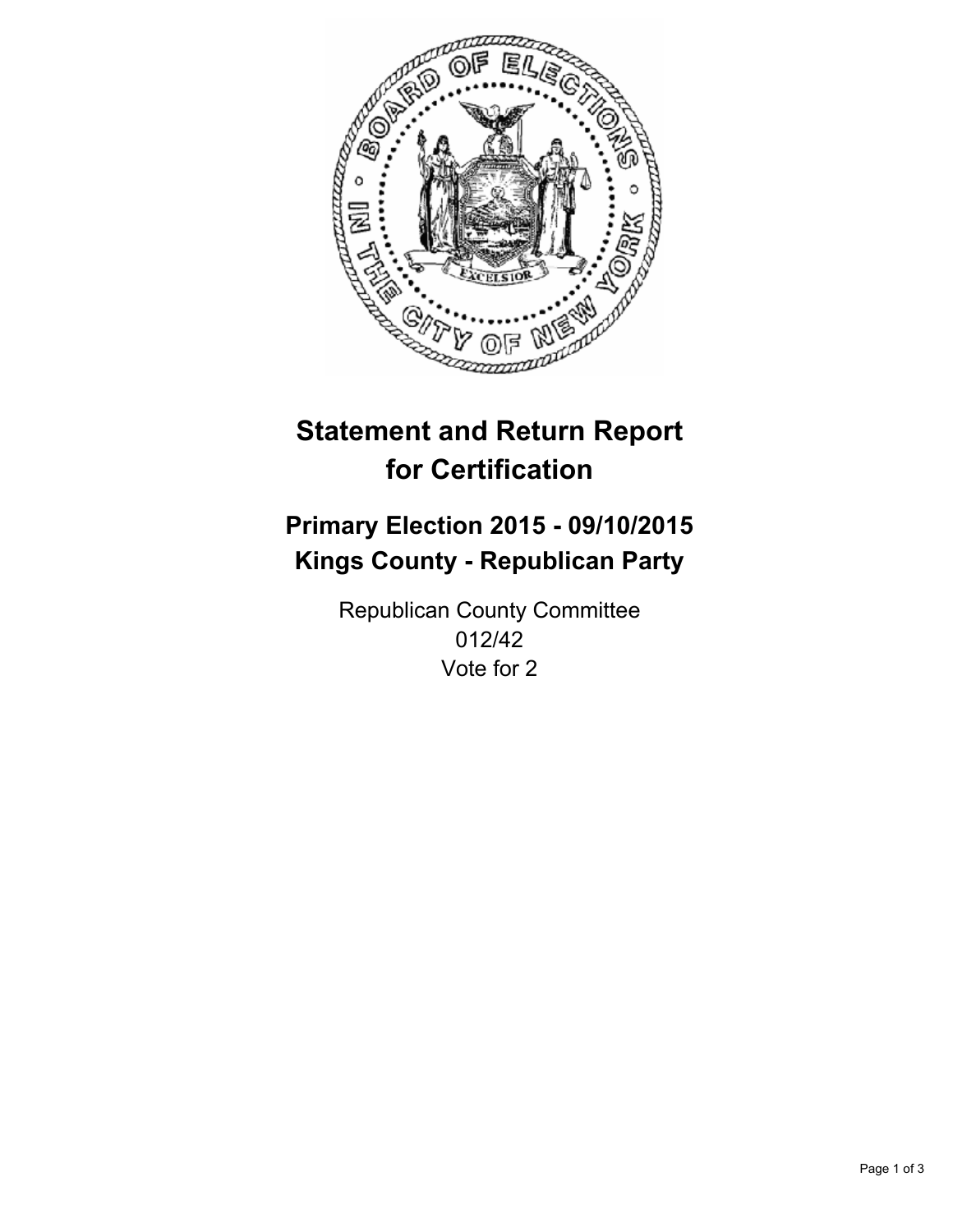

#### **Assembly District 42**

| PUBLIC COUNTER                                           | 0        |
|----------------------------------------------------------|----------|
| ABSENTEE/MILITARY                                        | 0        |
| AFFIDAVIT                                                | 0        |
| <b>Total Ballots</b>                                     | 0        |
| Less - Inapplicable Federal/Special Presidential Ballots | 0        |
| <b>Total Applicable Ballots</b>                          | 0        |
| <b>DONNA VALENTINE</b>                                   | $\Omega$ |
| <b>LAURA PHILLIP</b>                                     | 0        |
| <b>YOLANDE MCGUIRE</b>                                   | $\Omega$ |
| <b>Total Votes</b>                                       | 0        |